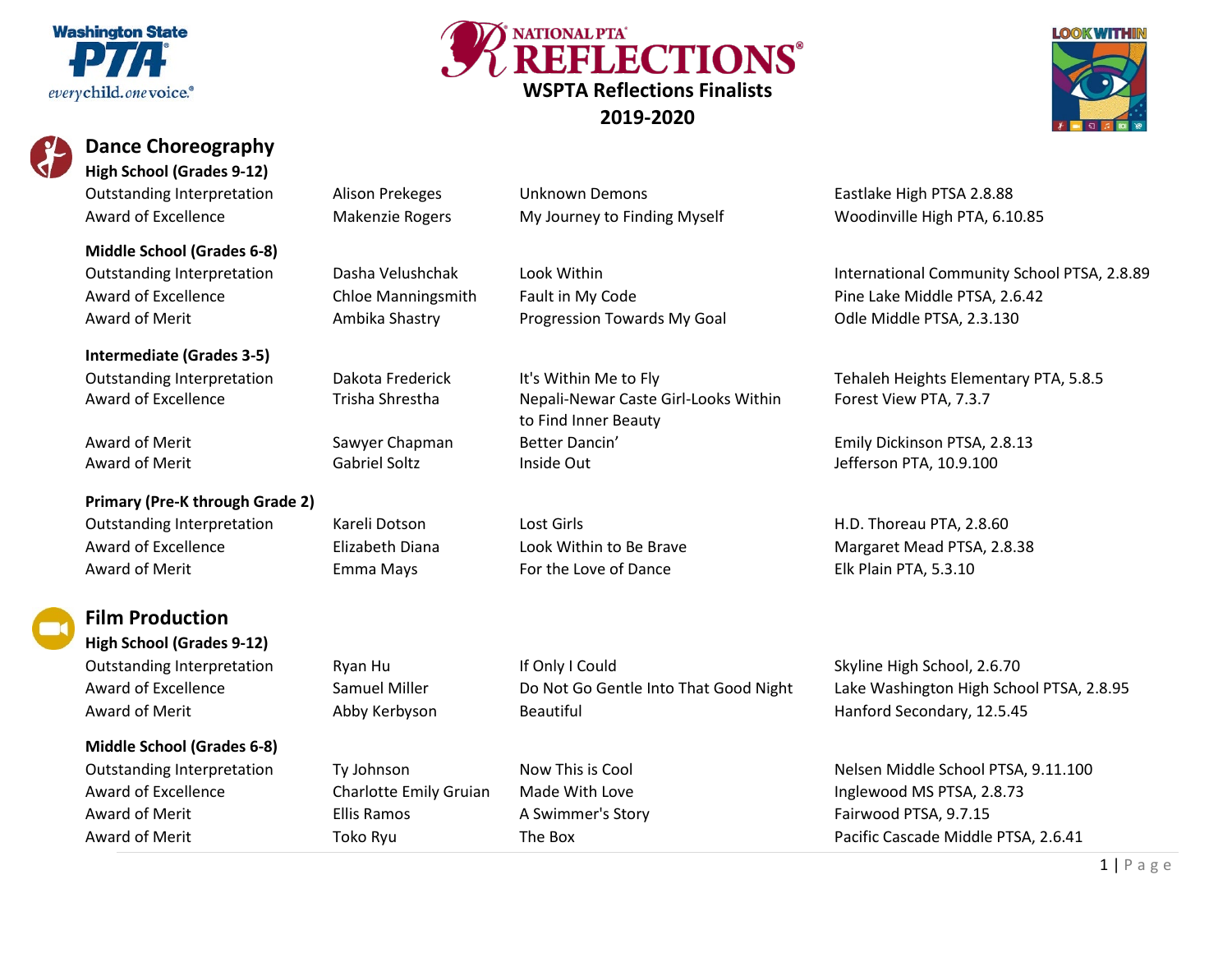#### **Intermediate (Grades 3-5)**

Award of Excellence **Michael Fowler** Look Within **Nichael Fowler** Look Within **Endeavour PTSA, 2.6.20** 

#### **Primary (Pre-K through Grade 2)**

Award of Merit **Example 2 Calvin McCumber** American and Body **Calvin Hill PTSA, 9.5.127** Award of Merit American Calvin McCumber

Outstanding Interpretation Samuel Watkins Look Endeavour Elementary PTA, 7.5.8 Award of Merit Saanvi Shah Look Within the Ocean Bear Creek Elementary PTA, 6.10.6

Outstanding Interpretation Ilan Rao Todo Sobre Mi Sunset/Puesta Del Sol PTA 2.3.95 Award of Excellence **Grady DeLong Look Within Your Mind** Tehaleh Heights Elementary PTA, 5.8.5

Outstanding Interpretation Abby Kerbyson Uncertain Waters **Hanford Secondary PTSA, 12.5.45** Award of Excellence Sophie L. Smith Tear Yourself from the Mirror Inglemoor High PTSA, 6.10.75 Award of Merit **Adya Mohapatra** I'll Write the Future for Us Issaquah High PTSA, 2.6.45

Outstanding Interpretation Ava Robertshaw The Unexplainable Things Leona Libby Middle School PTSA, 12.5.40 Award of Excellence **Rebecca de Broglio** Looking Within Hunger **Islander Middle PTSA, 2.9.37** Award of Merit **Anshika Rath A Journey of a Lifetime** Pine Lake Middle PTSA, 2.6.42

Award of Merit **Albert Einstein PTSA, 2.8.24 Communist Communist Communist Communist Albert Einstein PTSA, 2.8.24** 

## **Literature High School (Grades 9-12)**

**Middle School (Grades 6-8)**

**Intermediate (Grades 3-5)** Outstanding Interpretation Katerina Kalinchenko Shattered Challenger PTA, 2.6.6 Award of Excellence **Austin Liu** Finding Yourself **Endeavour PTSA, 2.6.20** Award of Merit **Aurtistic Harini Sathishkumar** Aurtistic **Number 2016** Tambark Creek PTSA, 7.3.12

#### **Primary (Pre-K through Grade 2)**

Outstanding Interpretation Hailey Evans Look Within a Book The Manuscript Creek PTSA, 7.3.12 Award of Excellence **Chloe Penelope Ritter** The Fairy Land Adventure Mullenix Ridge PTA, 1.8.8 Award of Merit **Emma Fu** Emma Fu Penguins: Look Within Our Home Rosa Parks PTA, 2.8.43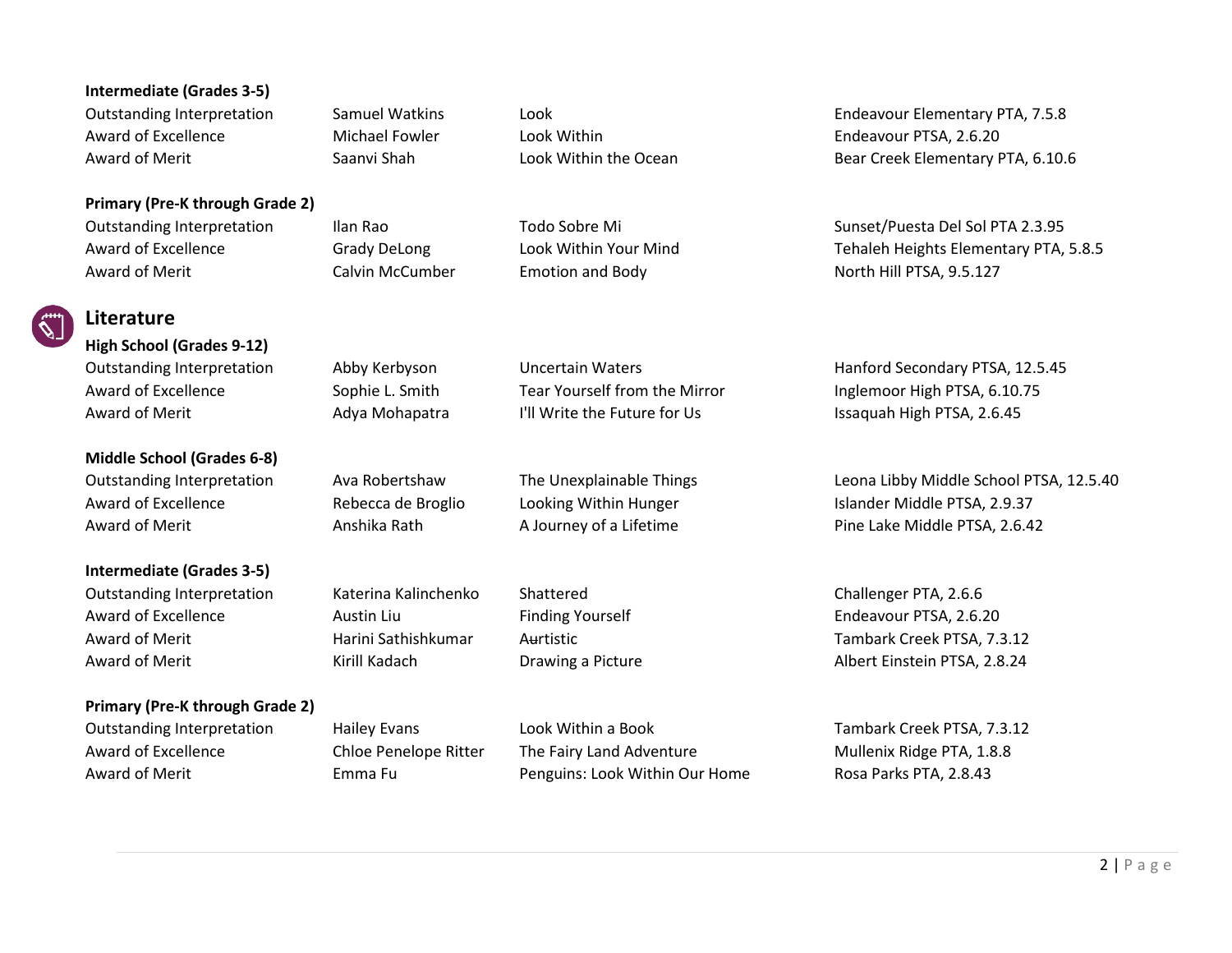

### **Music Composition**

**High School (Grades 9-12)**

**Middle School (Grades 6-8)** Award of Merit **Anxille Anvika Singhal** The Postcard **Anxille Anxille PTSA, 2.8.77 Anxille PTSA, 2.8.77** Award of Merit **August 2.8.75** Kimiya Esfandi Serene Kamiakin Middle PTA, 2.8.75

**Intermediate (Grades 3-5)** Outstanding Interpretation Maia DeClark Inside Your Heart H.D. Thoreau PTA, 2.8.60 Award of Excellence Milann Miller Bethe Best of You! J.P. Stewart PTA, 5.7.55

**Primary (Pre-K through Grade 2)** Award of Excellence **Pranit Pradeepkumar** "Luke" Within Northwood PTA, 5.7.40 Award of Merit **All Strutt Creek PTSA, 7.3.12** Ionas R. Abazari Heavenly **Heavenly** Tambark Creek PTSA, 7.3.12



## **Photography**

**High School (Grades 9-12)**

**Middle School (Grades 6-8)**

Outstanding Interpretation Benjamin Eskenanzi Submerged in Self-Reflection Issaquah High PTSA, 2.6.45 Award of Merit Stephanie Ryder Light in the Eyes Clympic High School, 1.3.60

Outstanding Interpretation Zihan (Jonathan) Sun Identity Chronic Bellevue High PTSA, 2.3.148 Award of Excellence Sarah Epley Nithin Reach Number of Excellence Sarah Epley Number 2016 Award of Merit **Neeka Ghazanfarpour** Yin and Yang **Inglemoor High PTSA, 6.10.75** 

Outstanding Interpretation Max Germann Impossible Whitman Middle PTSA, 6.15.455 Award of Excellence **Ian LaFontaine** Ian LaFontaine That's Not All Vancouver School/Arts & Academics PSTA, 3.7.110

Award of Excellence **Mareike Elliott** Look Within Me Thurgood Marshall PTA, 6.15.75 Award of Merit **Entergate Chandrabalan** Who You Are **Network Chandrabalan** Who You Are Endeavour Elementary PTA, 7.5.8

Outstanding Interpretation Anna Kamp Look Within Eismann Elementary PTSA, 5.8.25

Award of Excellence Alice Le Alice Le Within Every Story Henry M Jackson High PTSA, 7.3.95

Outstanding Interpretation Micah Kurland-Cohen Ella With Paint Hazel Wolf K-8 PTSA, 6.15.24 Award of Excellence Shreemoyee Debnath Environment Activist Colle Middle School PTSA, 2.3.130 Award of Merit **Example 2 Taylor Draper** Beauty Within **No. 2 12.40** Lake Forest Park PTA, 6.12.40 Award of Merit **Auch Clubscon Clubscon Clubscon Clubscon** Vivian Van Buren and Inside Spokane Greenacres Middle School PTA, 15.2.60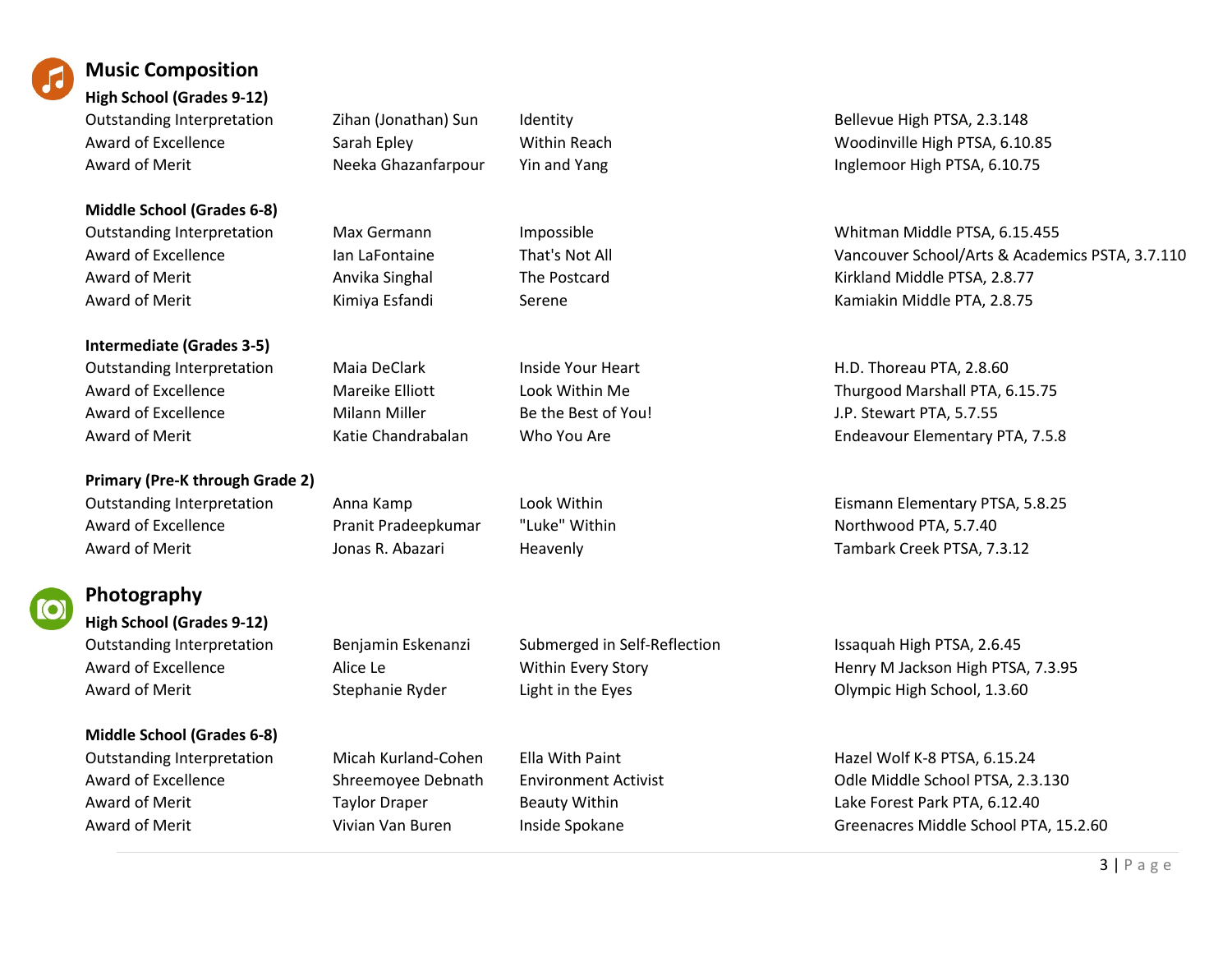|               | <b>Intermediate (Grades 3-5)</b>       |                       |                                                         |                                               |
|---------------|----------------------------------------|-----------------------|---------------------------------------------------------|-----------------------------------------------|
|               | <b>Outstanding Interpretation</b>      | Khai McMullan         | Think Inside the Box                                    | West Mercer PTSA, 2.9.35                      |
|               | Award of Excellence                    | Molly Cunningham      | The Lion in the Mirror                                  | Grass Lake Elementary, 9.7.20                 |
|               | Award of Excellence                    | Claire Hoyner         | The Veins of a Leaf                                     | Silver Ridge PTA, 1.3.22                      |
|               | Award of Merit                         | Ayne Kim              | Inner Beauty                                            | H. D. Thoreau PTA, 2.8.60                     |
|               | <b>Primary (Pre-K through Grade 2)</b> |                       |                                                         |                                               |
|               | <b>Outstanding Interpretation</b>      | <b>Riley Cole</b>     | The Last Thanksgiving at Grandma's<br>House             | Mullenix Ridge PTA, 1.8.8                     |
|               | Award of Excellence                    | Adrian Serrano-Lopez  | Looking Within the Survival of Nature                   | Cedar Wood PTA, 7.3.3                         |
|               | Award of Merit                         | Cooper O'Rourke       | Don't Judge People by Their Skin                        | Franklin PTA, 15.6.10                         |
|               | <b>Visual Arts</b>                     |                       |                                                         |                                               |
| $\mathscr{E}$ | <b>High School (Grades 9-12)</b>       |                       |                                                         |                                               |
|               | <b>Outstanding Interpretation</b>      | Zitong Wang           | <b>Memories</b>                                         | Mercer Island High PTSA, 2.9.50               |
|               | Award of Excellence                    | Thea Jacobsen         | A Study in Blue                                         | Shorewood HS PTSA, 6.12.105                   |
|               | Award of Excellence                    | Sophia Ling           | unRE:al                                                 | Tesla STEM PTSA, 2.8.105                      |
|               | Award of Merit                         | Kayley Carter         | Who You Are                                             | Olympic High PTSA, 1.3.60                     |
|               | Award of Merit                         | Lina Chai             | Nightlight                                              | Tesla STEM PTSA, 2.8.105                      |
|               | <b>Middle School (Grades 6-8)</b>      |                       |                                                         |                                               |
|               | <b>Outstanding Interpretation</b>      | <b>Charlotte Park</b> | Speechless                                              | Beaver Lake Middle PTSA, 2.6.33               |
|               | Award of Excellence                    | Joie Tung             | Monsters of the Mind                                    | North Lake Middle PTSA, 7.6.62                |
|               | Award of Excellence                    | Michelle Li           | Living in the Same World?                               | Northshore Middle PTSA, 6.10.67               |
|               | Award of Merit                         | <b>Tiffany Tu</b>     | Look Within - Cotton Crimes                             | Redmond Middle PTSA, 2.8.80                   |
|               | Award of Merit                         | Katie Kim             | The Suffocating Anxieties Dwelling in the<br>Deep Abyss | Tyee Middle School, 2.3.145                   |
|               | <b>Intermediate (Grades 3-5)</b>       |                       |                                                         |                                               |
|               | <b>Outstanding Interpretation</b>      | Nancy Chen            | Look Within the Hidden World                            | Rose Hill PTA, 2.8.50                         |
|               | Award of Excellence                    | Rachel Sim            | Helping or Hurting?                                     | Browns Point PTA, 10.9.50                     |
|               | Award of Excellence                    | Annika Bos            | Look Within to See Something Different                  | Adams Elementary PTA, 6.15.20                 |
|               | Award of Merit                         | Lanxin Yan            | Dreamland                                               | Fernwood Elementary PTSA, 6.10.16             |
|               | Award of Merit                         | Jingqi Li             | <b>Street View</b>                                      | Bellevue Mandarin Dual Language PTSA, 2.3.170 |
|               |                                        |                       |                                                         | $4   P \text{age}$                            |